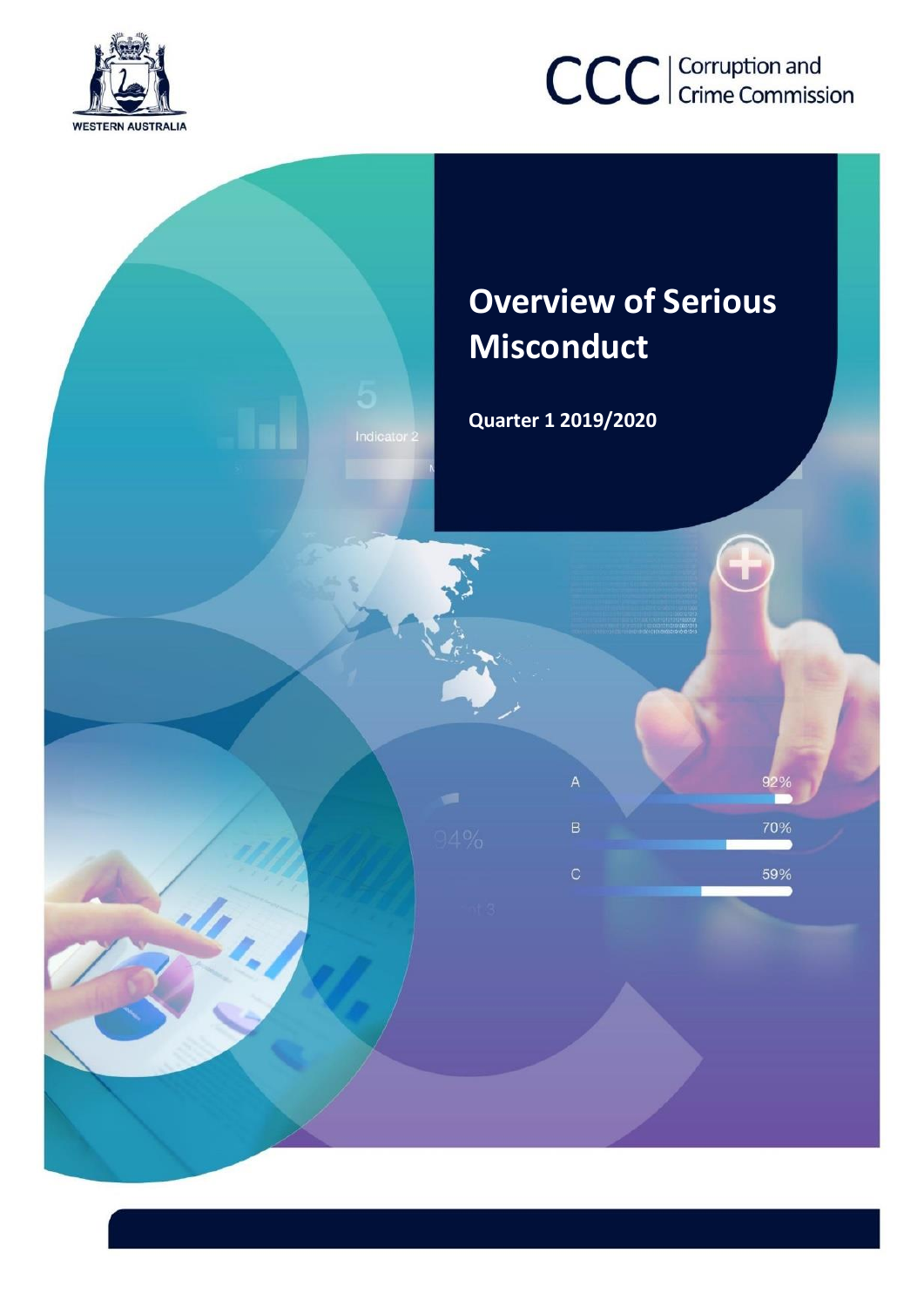# **QUARTER 1 2019/2020 AT A GLANCE**

## **WA POLICE FORCE (WAPF)**

#### **Allegation Categories**

| Neglect of Duty<br>175 allegations                                 |
|--------------------------------------------------------------------|
| Breach of Code of Conduct / Policy / Procedures<br>160 allegations |
| <b>Unprofessional Conduct</b><br>108 allegations                   |
| Assault - Physical/Excessive Use of Force<br>74 allegations        |
| No Allegations Identified<br>41 allegations                        |
|                                                                    |

All Other Allegations **170 allegations** 



**CCC** Crime Commission

### **PUBLIC SECTOR (minus WAPF)**

#### **Allegation Categories**





Allegations were identified between 1 July 2019 and 30 September 2019 from notifications received by the Commission.

#### **Contact the Corruption and Crime Commission**

Level 5, 45 Francis Street  $\odot$ Northbridge WA 6003

General Enquiries (08) 9215 4888  $\bullet$ Report Corruption 1800 809 000

www.ccc.wa.gov.au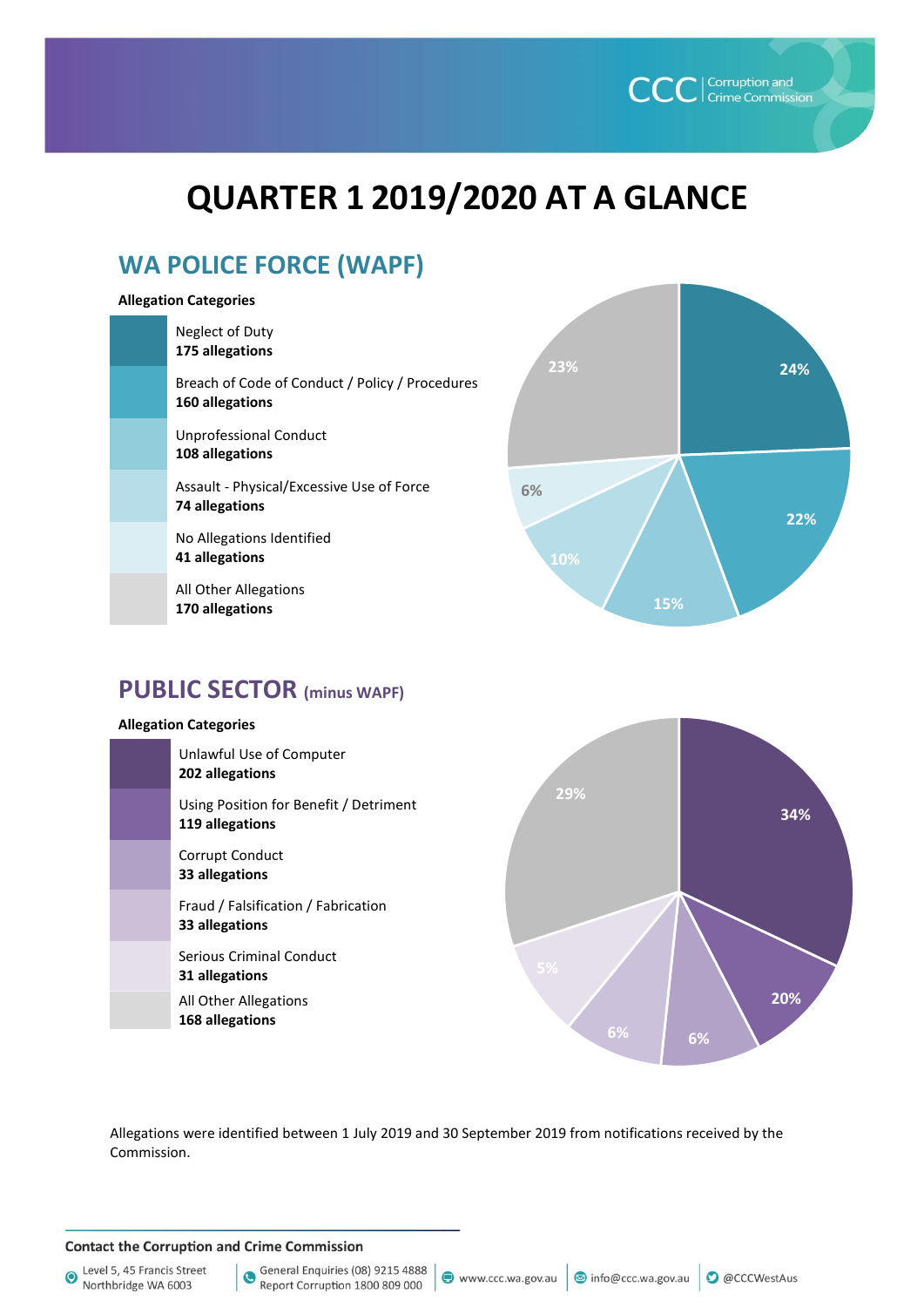|                                         | Q2 2018 / 2019 | Q3 2018 / 2019   Q4 2018 / 2019   Q1 2019/2020 <sub> </sub> |        |       |
|-----------------------------------------|----------------|-------------------------------------------------------------|--------|-------|
| <b>NUMBER OF ALLEGATIONS IDENTIFIED</b> | 1.094          | 1.034                                                       | 1.836' | 1,314 |

#### **Table 1. Public Sector Allegations**

| <b>Allegation Category</b>             | Q2 2018/2019<br>No. | Q3 2018/2019<br>No. | Q4 2018/2019<br>No. | Q1 2019/2020     |
|----------------------------------------|---------------------|---------------------|---------------------|------------------|
| Western Australia Police               | 586                 | 616                 | 1,129               | 728              |
| Independent agencies/authorities       | 138                 | 123                 | 236                 | 115              |
| WA Health                              | 117                 | 92                  | 68                  | 269 <sup>1</sup> |
| Local government                       | 115                 | 76                  | 214                 | 86               |
| Department of Justice                  | 67                  | 61                  | 97                  | 69               |
| Department of Education                | 61                  | 6                   | 19                  | 12               |
| Subject agency not within jurisdiction | 10                  | 60                  | 73                  | 35               |
| <b>Total</b>                           | 1,094               | 1.034               | 1,836               | 1,314            |

#### **Table 2. Allegation Source**

|                                          |          | Q2 2018/2019 |      | Q3 2018/2019 |      | Q4 2018/2019 |      | Q1 2019/2020 |      |
|------------------------------------------|----------|--------------|------|--------------|------|--------------|------|--------------|------|
| <b>Section Reported Under</b>            |          | No.          | %    | No.          | %    | No.          | %    |              |      |
| Notifications from notifying authorities | s.28     | 642          | 59%  | 554          | 53%  | 1.125        | 61%  | 758          | 58%  |
| Reports from the public                  | s.25     | 433          | 40%  | 472          | 46%  | 693          | 38%  | 516          | 39%  |
| <b>Public Sector Commission</b>          | s.45M(d) | 19           | 1%   | 6            | .5%  | 18           | 1%   | 36           | 2%   |
| Commission's own proposition             | s.26     | 0            | 0%   |              | .5%  | 0            | 0%   | 4            | 1%   |
| <b>Total</b>                             |          | 1.094        | 100% | 1.034        | 100% | 1.836        | 100% | 1.314        | 100% |

#### **Table 3. Allegations: WAPF by Category**

| <b>Allegation Category</b>            | Q2 2018/2019 |     | Q3 2018/2019 |     | Q4 2018/2019 |     | Q1 2019/2020 |     |
|---------------------------------------|--------------|-----|--------------|-----|--------------|-----|--------------|-----|
|                                       | No.          | %   | No.          | %   | No.          | %   | No.          | %   |
| Neglect of Duty                       | 146          | 25% | 142          | 23% | 283          | 25% | 175          | 24% |
| Breach of Code of Conduct/Policy etc. | 54           | 9%  | 84           | 14% | 158          | 14% | 160          | 22% |
| <b>Unprofessional Conduct</b>         | 128          | 22% | 132          | 21% | 231          | 20% | 108          | 15% |
| Physical/Excessive Use of Force       | 62           | 11% | 82           | 13% | 138          | 12% | 74           | 10% |
| No Allegation Identified              | 32           | 5%  | 18           | 3%  | 57           | 5%  | 41           | 6%  |
| <b>Total</b>                          | 422          | 72% | 458          | 74% | 867          | 76% | 558          | 77% |

#### **Contact the Corruption and Crime Commission**

Level 5, 45 Francis Street<br>Northbridge WA 6003

1

<sup>&</sup>lt;sup>1</sup> Allegations processed in this category were higher than previous quarters due to a proactive audit of an agency restricted-access computer system.